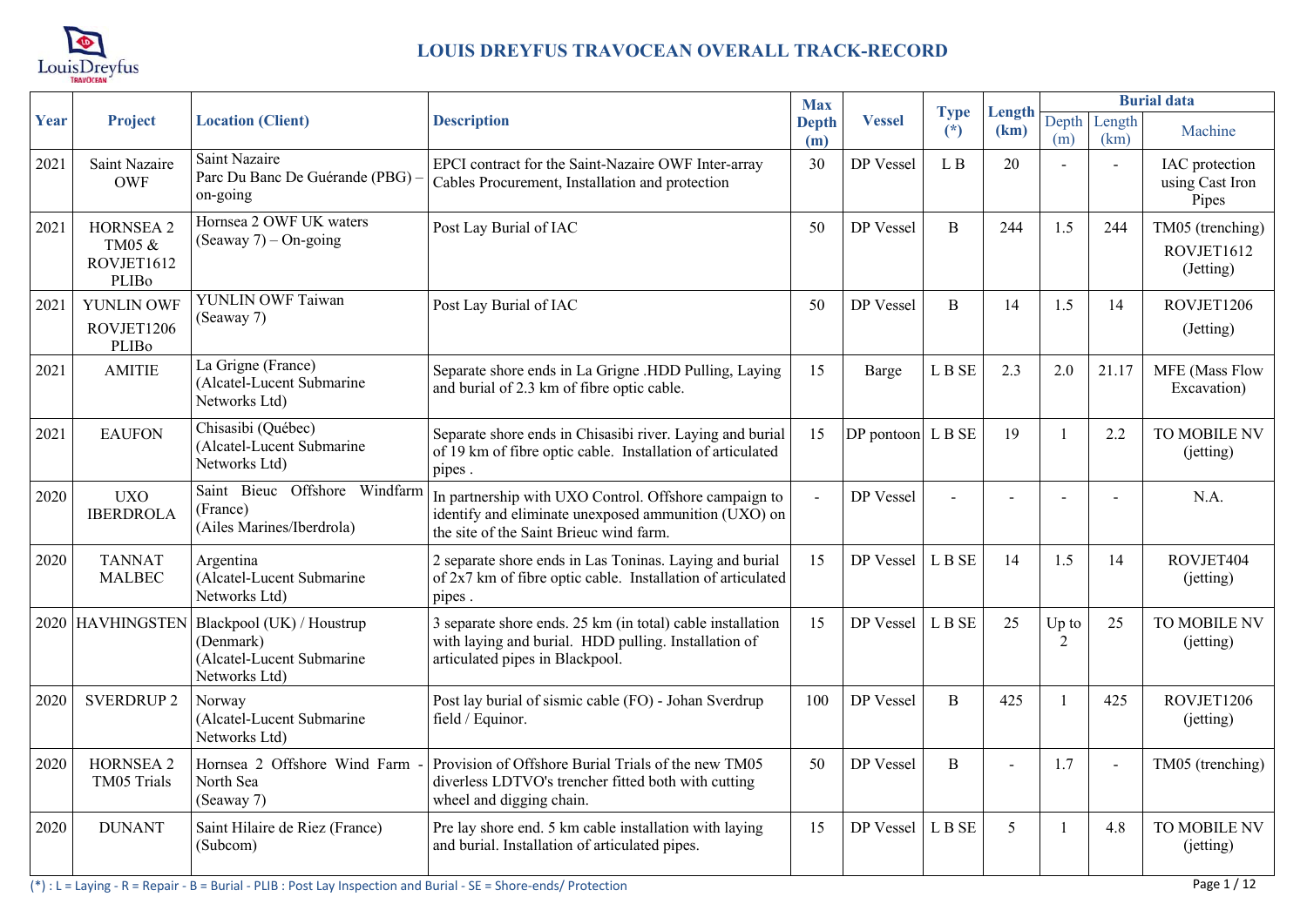

|      |                                                  |                                                                 |                                                                                                                   | <b>Max</b>          |                  |                      |                |                |                | <b>Burial data</b>                      |
|------|--------------------------------------------------|-----------------------------------------------------------------|-------------------------------------------------------------------------------------------------------------------|---------------------|------------------|----------------------|----------------|----------------|----------------|-----------------------------------------|
| Year | Project                                          | <b>Location (Client)</b>                                        | <b>Description</b>                                                                                                | <b>Depth</b><br>(m) | <b>Vessel</b>    | <b>Type</b><br>$(*)$ | Length<br>(km) | Depth<br>(m)   | Length<br>(km) | Machine                                 |
| 2019 | <b>SVERDRUP</b>                                  | Norway<br>(Alcatel-Lucent Submarine<br>Networks Ltd)            | Post lay burial of sismic cable (FO) - Johan Sverdrup<br>field / Equinor.                                         | 100                 | DP Vessel        | $\overline{B}$       | 199            | $\overline{1}$ | 199            | ROVJET1206<br>(jetting)                 |
| 2019 | SAFANIYA 6                                       | Saudi Arabia<br>(McDermott Arabia Company Ltd)                  | Provision of personnel and equipment to carry out the<br>burial of 11 submarine cables, umbilicals and flexibles. | 7.5                 | Barge            | $\overline{B}$       | 18.6           |                | 18.6           | TM03 (trenching)                        |
| 2018 | <b>INDIGO</b>                                    | Indonesia<br>(Optic Marine Services<br>International Ltd)       | Post lay inspection and burial of 39 km of fibre optic<br>cable.                                                  | 100                 | DP Vessel        | <b>B PLIB</b>        | 39             | 1.5            | 39             | ROVJET605<br>(jetting)                  |
| 2018 | ASC Indonesia                                    | Indonesia<br>(Optic Marine Services<br>International Ltd)       | Post lay inspection and burial of 41 km of fibre optic<br>cable.                                                  | 100                 | DP Vessel        | <b>B</b> PLIB        | 41             | 1.5            | 41             | ROVJET605<br>(jetting)                  |
| 2018 | <b>TRIANEL</b><br><b>BORKUM II</b><br><b>OWF</b> | Trianel Borkum II Offshore<br>Windfarm - German waters<br>(SOC) | Provision of personnel and equipment to carry out the<br>post lay burial of 18 infield power cables.              | 33                  | DP Vessel        | <b>B</b> PLIB        | 27             | 1.7            | 27             | ROVJET1210<br>(jetting)                 |
| 2018 | <b>ASC PERTH</b>                                 | Australia<br>(AlcatelAlcatel-Lucent Submarine<br>Networks Ltd)  | Separate shore end. 10 km cable installation with laying<br>and burial. Installation of articulated pipes.        | 25                  | <b>Barge</b>     | L B SE               | 10             | $\mathbf{1}$   | 10             | TO MOBILE NV<br>(jetting)               |
| 2018 | <b>IFA 2000</b><br><b>REPAIR</b>                 | IFA 2000 link - Sangatte (France)<br>(NATIONAL GRID)            | Repair of 2 IFA 2000 power cables on the beach at<br>Sangatte.                                                    |                     | Jackup<br>barges | R                    | 0.6            | 1.5            | 0.6            | ROVJET605<br>$(jetting) + Mass$<br>flow |
| 2018 | <b>MERKUR OWF</b>                                | Merkur Offshore Windfarm -<br>German waters<br>(SOC)            | Provision of personnel and equipment to carry out the<br>post lay burial of 57 infield power cables.              | 30                  | DP Vessel        | <b>B PLIB</b>        | 59             | 1.5            | 59             | ROVJET1210<br>(jetting)                 |
| 2017 |                                                  | BEATRICE OWF Beatrice Offshore Windfarm -<br>North Sea (SOC)    | Provision of personnel and equipment to carry out the<br>post lay burial of 56 infield power cables.              | 55                  | DP Vessel        | <b>B PLIB</b>        | 93             | 0.8            | 93             | ROVJET1210<br>(jetting)                 |
| 2017 | <b>SAFANIYA 5</b>                                | Saudi Arabia<br>(McDermott Arabia Company Ltd)                  | Provision of personnel and equipment to carry out the<br>burial of five 15 kV power cables.                       | 15                  | Barge            | B                    | 22             | $\mathbf{1}$   | 22             | TM03 (trenching)                        |
| 2017 | <b>LTAII</b>                                     | Saudi Arabia<br>(McDermott Arabia Company Ltd)                  | Provision of personnel and equipment to carry out the<br>burial of one 115 kV and nine 15kV power cables.         | 6                   | Barge            | <b>B</b> SE          | 31             |                | 31             | $TM03 + TM04$<br>(trenching)            |
| 2017 | <b>QUINTILLION</b><br><b>ALASKA</b>              | Prudhoe Bay / Alaska (Alcatel<br>Lucent)                        | Separate Shore end. Laying and burial of 1 FO cable.                                                              | 15                  | Barge            | L B SE               | 16             | $\overline{2}$ | 16             | ESV12 (Plough)                          |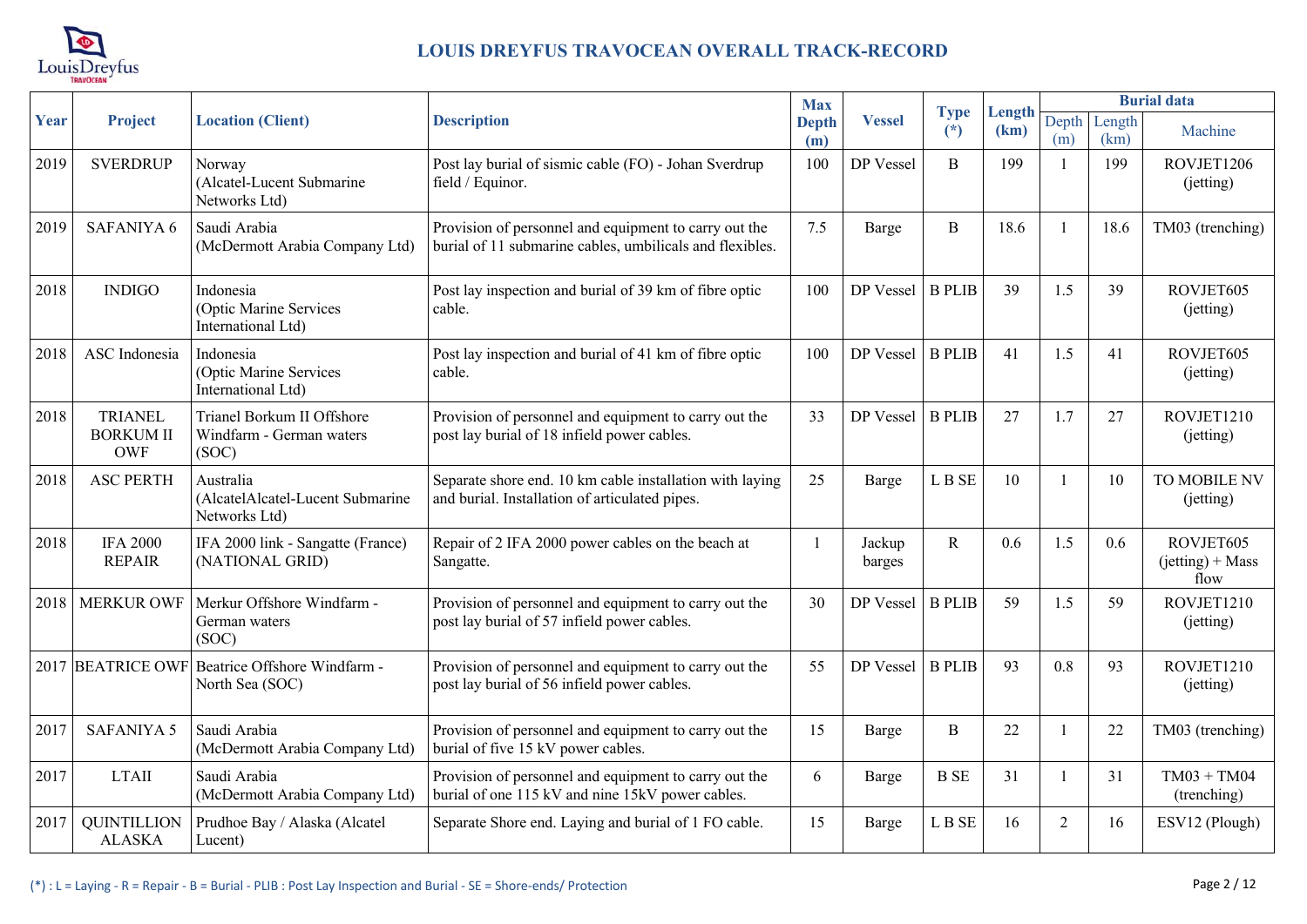

|      |                                   |                                                       |                                                                                                                                                                                                      | <b>Max</b>          |                |                          |                |                |                | <b>Burial data</b>                                  |
|------|-----------------------------------|-------------------------------------------------------|------------------------------------------------------------------------------------------------------------------------------------------------------------------------------------------------------|---------------------|----------------|--------------------------|----------------|----------------|----------------|-----------------------------------------------------|
| Year | Project                           | <b>Location (Client)</b>                              | <b>Description</b>                                                                                                                                                                                   | <b>Depth</b><br>(m) | <b>Vessel</b>  | <b>Type</b><br>$(*)$     | Length<br>(km) | Depth<br>(m)   | Length<br>(km) | Machine                                             |
| 2017 | <b>IFA 2000</b><br><b>REPAIR</b>  | IFA 2000 link - France to England<br>Channel<br>(RTE) | Repair of 4 IFA 2000 power cables.                                                                                                                                                                   | 25                  | DP Vessels     | $\mathbb{R}$             |                | 0.6            |                | MED1 (Dredge<br>pump)<br>$+$ ROVJET806<br>(jetting) |
| 2016 | <b>VEJA MATE</b>                  | Veja Mate Windfarm/ German<br>waters (SOC)            | Provision of personnel and equipment to carry out the<br>post lay burial of 73 infield power cables.                                                                                                 | 40                  | DP Vessel      | <b>B</b> PLIB            | 87             | 1.5            | 87             | Rovjet810 (jetting)                                 |
| 2016 | NORDSEE ONE                       | Nordsee One Windfarm/ German<br>waters (SOC)          | Provision of personnel and equipment to carry out the<br>post lay burial of 54 infield power cables.                                                                                                 | 29                  | DP Vessel      | <b>B</b> PLIB            | 62             | 1.5            | 62             | Rovjet810 (jetting)                                 |
| 2016 | AL NASR<br><b>QAFFAY</b>          | <b>UAE</b><br>(Al Nasr Contracting Company<br>L.L.C   | Lay and burial of 40 km of 33kV power cable between<br>Silah and Qaffay Island.                                                                                                                      | 10                  | Barge          | L B SE                   | 40             | 1.3            | 40             | TM04 (trenching)                                    |
| 2016 | <b>MARJAN GOSP</b>                | Saudi Arabia<br>(McDermott Arabia Company Ltd)        | Provision of personnel and equipment to carry out the<br>burial of one 115 kV power cable.                                                                                                           | 30                  | Barge          | $\, {\bf B}$             | 31             | $\overline{1}$ | 31             | TM03 (trenching)                                    |
|      |                                   | 2016 FITZROY Darwin North Australia (Alcatel Lucent)  | Separate Shore end. Laying and burial of 1 FO cable.<br>Installation of articulated pipes.                                                                                                           | 21                  | Barge          | L B SE                   | $\overline{3}$ | $\overline{2}$ | 3              | <b>TO MOBILE</b><br>(jetting)                       |
|      |                                   | 2016 BBG FUJAIRAH Fujairah-UAE (Alcatel Lucent)       | 1 direct FO shore-end in Fujairah (UAE). Protection of<br>FO cable (burial and articulated pipes).                                                                                                   | 15                  | $\overline{a}$ | <b>PLIB</b><br><b>SE</b> | 2.2            | $\overline{2}$ | 2.2            | EBJ (jetting)                                       |
| 2015 | <b>SEA LION</b><br><b>ROSTOCK</b> | Germany-Danemark (Alcatel<br>Lucent)                  | 1 shore end (Germany) : laying and burial of FO cable +<br>installation of articulated pipes. Laying and burial of the<br>same cable offshore (Denmark), in low water depths.                        | 15                  | DP Vessel      | L B SE                   | 17.9           | $\overline{1}$ | 17.9           | $ROVJET404 +$<br><b>EBJ</b><br>(jetting)            |
| 2015 | <b>FITZROY Port</b><br>Hedland    | North West Australia (Alcatel<br>Lucent)              | Separate Shore ends. Simultaneous laying and burial of<br>2 FO cables (both in the same trench) $+$ surface lay with<br>a 5 m separation between both cables + installation of<br>articulated pipes. | 17                  | Barge          | L B SE                   | 44             | 0.5            | 18.9           | TM04 (trencher) +<br>EBJ (jetting)                  |
| 2015 | <b>MANIFA</b>                     | Saudi Arabia<br>(Mermaid Subsea Services LLc)         | Provision of personnel and equipment to carry out the<br>trenching of 3 x 15 kV power cables and 2 FO cables.                                                                                        | 15                  | Barge          | $\overline{B}$           | 42             | 1.3            | 42             | TM03 (trencher)                                     |
| 2015 | <b>ILE D'YEU</b>                  | France (ERDF)                                         | Surface lay of 2 portions of cables YEU3 and YEU4,<br>2km from the shore, between St Jean de Monts and Ile<br>d'Yeu (France).                                                                        | 10                  |                | L                        | 4.8            |                |                | N.A.                                                |
| 2015 | <b>ABU ALI</b>                    | Saudi Arabia<br>(Mc Dermott Arabia Company Ltd)       | Provision of personnel and equipment to carry out the<br>trenching of 2 x 230 kV cables from Abu Ali Island to<br>Khursaniyah fields shore.                                                          | 11                  | Barge          | $\overline{B}$           | 12             | 1.3            | 12             | TM03 (trencher)                                     |
| 2015 | <b>BALTIC 2</b>                   | BALTIC 2 Windfarm / German<br>Baltic Sea (SOC)        | Provision of personnel and equipment to carry out the<br>post lay burial of 75 infield power cables.                                                                                                 | 45                  | DP Vessel      | <b>B PLIB</b>            | 61             | 2              | 61             | Rovjet806 (jetting)                                 |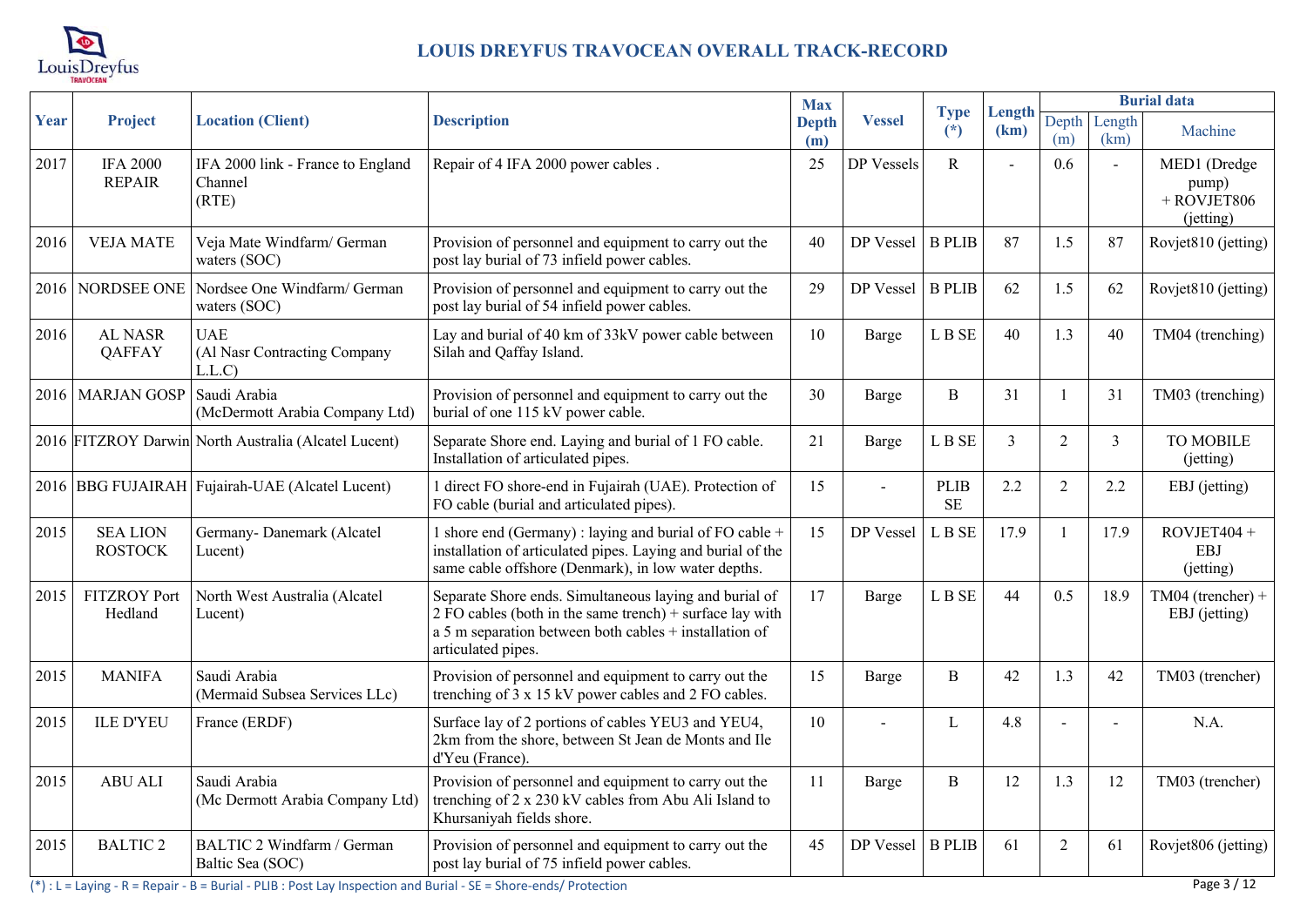

|      |                                       |                                                                              |                                                                                                                                                                                                                  | <b>Max</b>          |               |                                 |                |                 |                | <b>Burial data</b>                                                  |
|------|---------------------------------------|------------------------------------------------------------------------------|------------------------------------------------------------------------------------------------------------------------------------------------------------------------------------------------------------------|---------------------|---------------|---------------------------------|----------------|-----------------|----------------|---------------------------------------------------------------------|
| Year | Project                               | <b>Location (Client)</b>                                                     | <b>Description</b>                                                                                                                                                                                               | <b>Depth</b><br>(m) | <b>Vessel</b> | <b>Type</b><br>$(*)$            | Length<br>(km) | Depth<br>(m)    | Length<br>(km) | Machine                                                             |
| 2015 | <b>AMRUMBANK</b>                      | AMRUMBANK Windfarm / North<br>Sea (SOC)                                      | Provision of personnel and equipment to carry out the<br>post lay burial of 86 infield power cables.                                                                                                             | 24                  | DP Vessel     | <b>B PLIB</b>                   | 75             | 1.6             | 75             | Rovjet810 (jetting)                                                 |
| 2015 | <b>QUIBERON</b><br><b>BELLE ILE 4</b> | Quiberon and Belle Isle - Brittany<br>(France)<br>(ERDF)                     | Laying of a hybrid cable between Quiberon and Belle<br>Isle.                                                                                                                                                     | 25                  | DP Vessel     | L SE                            | 14.5           | N.A.            | $\overline{a}$ | N.A.                                                                |
| 2015 | <b>WASIT</b>                          | WASIT field (Saudi Arabia)<br>(Subtech/ Saudi Aramco)                        | Provision of personnel and equipment to carry out the<br>post lay trenching of a 15 kV power composite cable.                                                                                                    | 35                  | Barge         | <b>B PLIB</b>                   | 9.2            | $0.6$ to<br>1.1 | 9.2            | TM04 (trenching)                                                    |
| 2014 | <b>BUTENDIEK</b>                      | <b>BUTENDIEK Offshore Windfarm</b><br>German North Sea<br>(VBMS)             | Provision of personnel and equipment to carry out the<br>post lay burial of 86 infield power cables.                                                                                                             | 22                  | DP Vessel     | <b>B PLIB</b>                   | 81             |                 | 81             | ROVJET806<br>(jetting)                                              |
| 2014 | WINTERSHALL                           | Dutch sector of North Sea (VBMS)                                             | Provision of personnel and equipment to carry out the<br>post lay burial of 1 umbilical between 2 offshore<br>platforms.                                                                                         | 30                  | DP Vessel     | <b>B PLIB</b>                   | 19             |                 | 19             | ROVJET806<br>(jetting)                                              |
| 2014 | <b>SAFANIYA2</b>                      | SAFANIYA 2 oild field (Saudi<br>Arabia) (Mc Dermott / Saudi<br>Aramco)       | Provision of personnel and equipment to carry out the<br>trenching of a 115 kV power composite cable in shallow<br>water.                                                                                        | 7.5                 | Barge         | <b>B</b> SE                     | 7.4            |                 | 7.4            | TM03 (trenching)                                                    |
|      |                                       | 2014 EMF Trials in situ Fécamp, Courseulles, Saint Nazaire<br>- France (EMF) | Performance of trenching trials on the 3 sites of Fécamp,<br>Courseulles and Saint-Nazaire as part of the preparation<br>of the call for tenders for the construction works of the<br>french offshore windfarms. | 30                  | DP Vessel     | B                               | $\overline{4}$ |                 | $\overline{4}$ | ROVJET806<br>$(jetting) + TM03$<br>(trencher /<br>vibrating plough) |
|      | Congo                                 | 2014   PERENCO RDC   Democratic Republic of the Congo -<br>Congo (Perenco)   | Laying of 43 km of power cable between mainland<br>platforms and platforms. Post lay burial of 22.5 km of<br>cable. I-tube and J- tube pulling.                                                                  | 100                 | Barge         | L B<br><b>PLIB</b><br><b>SE</b> | 43             |                 | 22.5           | $ROVJET806 +$<br><b>EBJ</b><br>(jetting)                            |
|      | 2014 GEOCEAN Bénin Benin (Geocean)    |                                                                              | Laying of 14km of power cable between mainland and a<br>platform. Burial in shallow water from 8m to the beach.<br>Installation of articulated pipes.                                                            | 26                  | Barge         | L SE                            | 14             | 1.5             | 0.6            | EBJ (jetting)                                                       |
| 2013 | <b>AMX</b><br><b>COLOMBIA</b>         | Barranquilla / Cartagena (Alcatel<br>Lucent)                                 | 2 separate shore ends at Cartagena and Barranquilla +<br>Installation of mattresses.                                                                                                                             | 14                  | Barge         | L B SE                          | 15             |                 | 15             | EBJ (jetting)                                                       |
| 2013 | <b>ANHOLT</b>                         | ANHOLT Offshore Windfarm /<br>Kattegat Sea (Danemark)<br>(VSMC/Dong)         | Post Lay Inspection and Burial of 111 infield power<br>cables.                                                                                                                                                   | 20                  | DP vessel     | <b>B PLIB</b>                   | 141            | 1.5             | 142            | ROVJET806<br>(jetting)                                              |
| 2013 | <b>LONDON</b><br><b>ARRAY</b>         | <b>LONDON ARRAY Offshore</b><br>Windfarm / Thames Estuary (UK)<br>(VSMC)     | Provision of personnel and equipment to carry out the<br>post lay burial of 54 infield cables, some in very shallow<br>water.                                                                                    | 25                  | Barge         | <b>B PLIB</b>                   | 55             | 1.5             | 55             | ROVJET605<br>(jetting)                                              |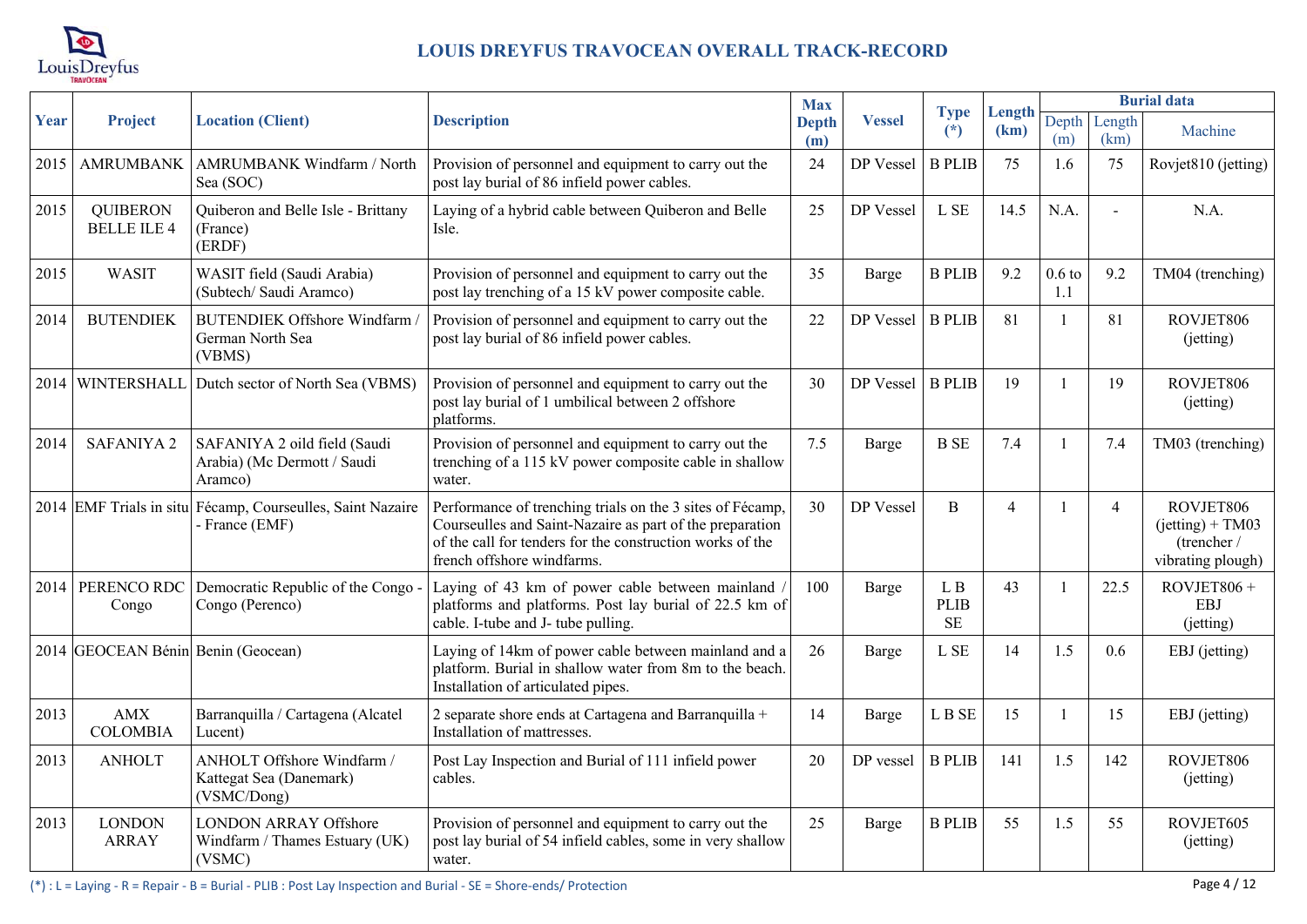

|      |                                                   |                                                                   |                                                                                                                                                                                                 | <b>Max</b>          |                              |                      |                |                |                         | <b>Burial data</b>                                   |
|------|---------------------------------------------------|-------------------------------------------------------------------|-------------------------------------------------------------------------------------------------------------------------------------------------------------------------------------------------|---------------------|------------------------------|----------------------|----------------|----------------|-------------------------|------------------------------------------------------|
| Year | <b>Project</b>                                    | <b>Location (Client)</b>                                          | <b>Description</b>                                                                                                                                                                              | <b>Depth</b><br>(m) | <b>Vessel</b>                | <b>Type</b><br>$(*)$ | Length<br>(km) | Depth<br>(m)   | Length<br>(km)          | Machine                                              |
| 2013 | <b>VISCAS SIR</b><br><b>BANYAS</b>                | Sir Banyas Island (UAE) (VISCAS)                                  | Lay and burial of $2x13$ km of 132kV power cable +<br>2x13km FO cable between Shuweihat and SIR<br>BANIYAS (mainland to Island).                                                                | 12                  | Barge                        | L B SE               | 52             | $\mathbf{1}$   | 39                      | TM04 (trencher)                                      |
| 2012 | <b>CAT</b> Thailand                               | Sri Racha and Songkhla / Gulf of<br>Thailand<br>(Alcatel Lucent)  | 2 separate pre-laid shore ends at Sri Racha and Songkhla<br>+ Installation of articulated pipes.                                                                                                | 28                  | Barge                        | L B SE               | 27             | $\overline{2}$ | 27                      | EBJ $04 + ESV12$<br>(jetting)                        |
| 2012 | <b>THORNTON</b><br><b>BANK</b><br><b>WINDFARM</b> | Thornton Bank Windfarm, Ostende<br>(Belgium)<br>(VSMC / C-Power)  | Post lay burial of the export power cable of the<br>Thornton Bank Offshore Windfarm.                                                                                                            | 26                  | DP<br>vessel<br>$+$<br>Barge | <b>B</b> SE          | 36             | 1.5m           | 36                      | ROVJET605<br>$(jetting) +$<br>ROVJET806<br>(jetting) |
| 2012 | <b>PAIMPOL</b><br><b>BREHAT</b>                   | English Channel / PAIMPOL<br>(France) (EDF)                       | Main DC power cable installation between mainland<br>and 15 km offshore as part of EDF's tidal generation<br>project.<br>Simultaneous protection : burial (4km) / Articulated<br>pipes (11 km). | 40                  | <b>Barge</b>                 | L B SE               | 15.3           |                | $\overline{\mathbf{4}}$ | TM03 (trencher)                                      |
| 2011 | <b>WALNEY 2</b><br><b>WINDFARM</b>                | Walney Offshore Windfarm - Irish<br>Sea (VSMC-Dong)               | Post Lay Inspection and Burial of 51 infield power<br>cables.                                                                                                                                   | 28                  | DP Vessel                    | <b>B PLIB</b>        | 50             | $\overline{2}$ | 50                      | ROVJET605<br>(jetting)                               |
| 2011 | <b>ORMONDE</b><br><b>WINDFARM</b>                 | Ormonde Offshore Windfarm -<br>Irish Sea (VSMC-ORMONDE<br>ENERGY) | Post Lay Inspection and Burial of 32 infield power<br>cables.                                                                                                                                   | 21                  | DP Vessel                    | <b>B</b> PLIB        | 20             | $\overline{2}$ | 20                      | ROVJET605<br>(jetting)                               |
| 2011 | <b>WALNEY 1</b><br><b>WINDFARM</b>                | Walney Offshore Windfarm - Irish<br>Sea (VSMC-Dong)               | Post Lay Inspection and Burial of 51 infield power<br>cables.                                                                                                                                   | 20                  | DP Vessel                    | <b>B PLIB</b>        | 40             | $\overline{2}$ | 40                      | ROVJET605<br>(jetting)                               |
|      |                                                   | 2011 DELMA REPAIR Delma Island (UAE) (Nexans)                     | Provision of submarine power cable repair assistance.<br>Post burial of cable / Installation of Uraducts.                                                                                       | 6                   | Barge                        | R B                  | $\blacksquare$ | $\mathbf{1}$   | 0.09                    | Dredge pump<br>(with divers)                         |
| 2011 | ACE                                               | Senegal (Alcatel Lucent)                                          | 2 direct FO shore-ends in Dakar (Senegal). Protection of<br>cable (burial, articulated pipes, grout bags).                                                                                      | 15                  |                              | L B SE               | 1.85           | $1$ to $2$     | 1.85                    | EBJ (jetting)                                        |
| 2011 | <b>WACS</b>                                       | Congo-Angola (Alcatel Lucent)                                     | 2 separate FO shore-ends in Muanda (Congo Kinshasa)<br>and Matombi (Congo Brazzaville) + 1 direct FO shore-<br>end in Cabo Ledo (Angola). Installation of mattresses<br>with ROS.               | 20                  | DP2 Barge                    | L B SE               | 38             | $\mathbf{1}$   | 40                      | $TJV05 + EBJ$<br>$(jetting) + ROS$<br>(mattresses)   |
| 2011 | <b>KASHAGAN</b>                                   | Kashagan oil field - Kazakhstan<br>(Sonsub for SAIPEM)            | Provison of burial services for 4 power and FO cables<br>and 6 umbilicals.                                                                                                                      | $\overline{4}$      | Barge                        | L B                  | 41             | 2              | 34                      | TM03 (Trencher)                                      |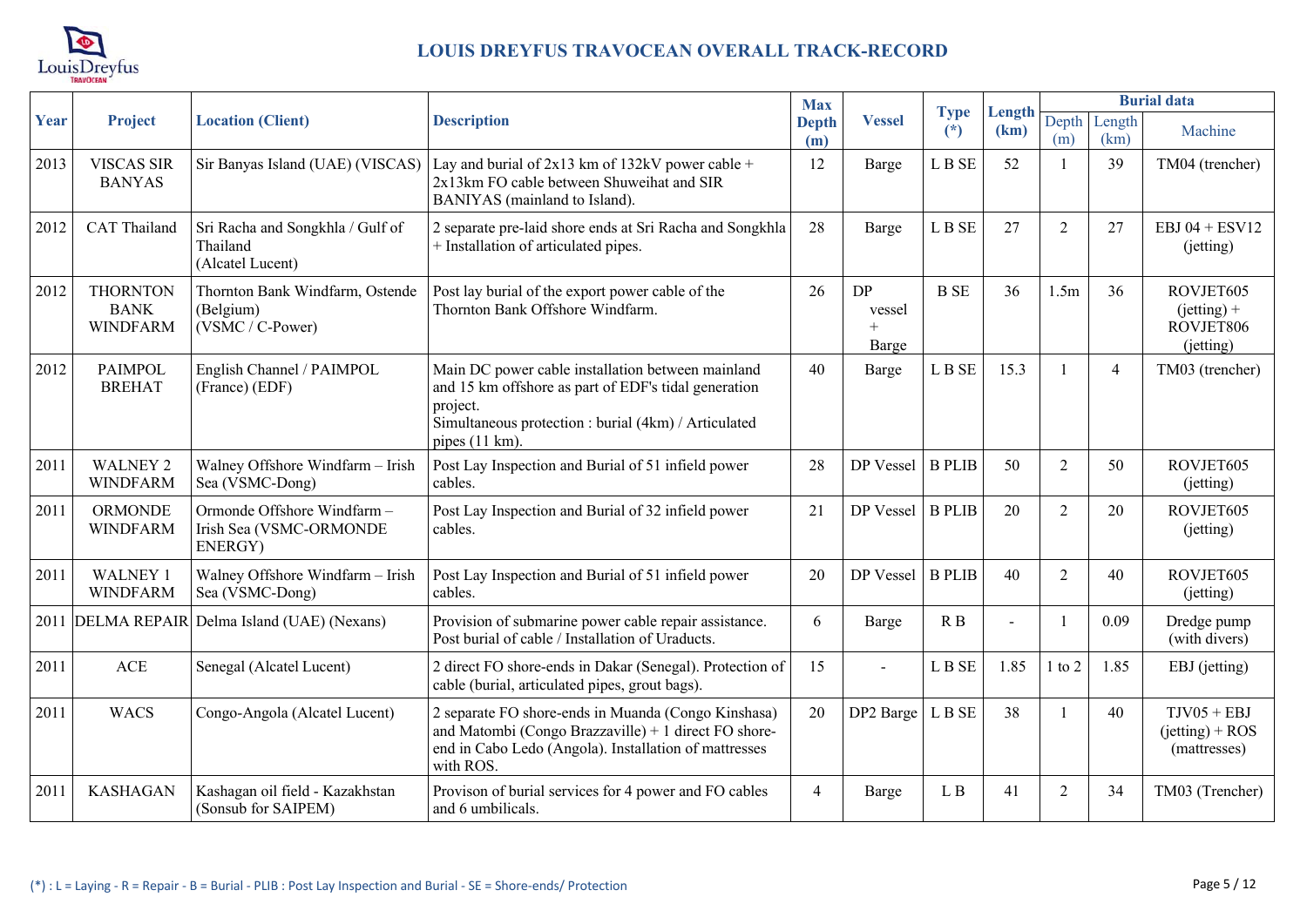

|      |                                         |                                                                                     |                                                                                                                                       | <b>Max</b>          |                                |                            |                |                |                | <b>Burial data</b>                    |
|------|-----------------------------------------|-------------------------------------------------------------------------------------|---------------------------------------------------------------------------------------------------------------------------------------|---------------------|--------------------------------|----------------------------|----------------|----------------|----------------|---------------------------------------|
| Year | Project                                 | <b>Location (Client)</b>                                                            | <b>Description</b>                                                                                                                    | <b>Depth</b><br>(m) | <b>Vessel</b>                  | <b>Type</b><br>$(*)$       | Length<br>(km) | Depth<br>(m)   | Length<br>(km) | Machine                               |
| 2010 | HONOTUA -<br><b>TAHITI</b>              | Bora Bora, Huaihina, Raiatea,<br>Moorea,<br>Papenoo<br>(Alcatel Submarine Networks) | FO cable shore ends, PLIB and installation of articulated<br>pipes.                                                                   | 30                  | Barge                          | <b>B PLIB</b><br><b>SE</b> | $\overline{3}$ | 0.2            | 0.2            | Dredge pump<br>(with divers)          |
| 2010 | <b>MANIFA</b>                           | Manifa oil field<br>(Valentine Maritime Saudi Ltd)                                  | Provison of technical and engineering services / Cable<br>laying and trenching services.                                              | 11                  | Barge                          | L B                        | 29.2           | $\mathbf{1}$   | 13.2           | TM04 (Trencher)                       |
| 2009 | <b>KASHAGAN</b>                         | Kashagan oil field - Kazakhstan<br>(Sonsub for SAIPEM)                              | Provison of burial services for 1 power cable and 2<br>umbilicals.                                                                    | 6                   | Barge                          | L B                        | 18             | $\overline{2}$ | 18             | TM03 (Trencher)                       |
| 2009 | <b>IMEWE - TEN</b><br><b>EIG - MENA</b> | (Lebabon) - Marseille (France) -<br>Jeddah (Saudi Arabia) - Monaco<br>(ASN)         | Alexandria & Suez (Egypt) - Tripoli $ FO$ cable shore ends, PLIB and installation of articulated<br>pipes.                            |                     | Barge                          | <b>B PLIB</b><br><b>SE</b> | 11.7           | $\overline{2}$ | 3.5            | TO Mobile                             |
| 2008 | PERENCO RDC                             | Democratic Republic of the Congo<br>(Perenco)                                       | Cable laying and burial between mainland and<br>platforms. Barge operating for pipe laying + special<br>liftings $+$ J-tube pull- in. | 12                  | Barge                          | L B SE                     | 57             | 0.8            | 22             | EBJ 04 (jetting)                      |
| 2008 | <b>PERENCO</b><br><b>CAMEROON</b>       | Cameroon (Perenco)                                                                  | Barge operating for pipe laying.                                                                                                      | 35                  | Barge                          | L                          | 8.6            |                |                | N.A.                                  |
| 2008 | <b>TAURT FIELD</b>                      | Egypt<br>(Five Oceans Services - BP)                                                | PLIB works on umbilical.                                                                                                              | 110                 | DP Vessel                      | <b>B PLIB</b>              | 64             | 1.5            | 64             | ROVJET401<br>(Jetting)                |
| 2008 | <b>KASHAGAN</b>                         | Kashagan oil field - Kazakhstan<br>(Sonsub for SAIPEM)                              | Fibre optic cable laying and burial between Island D and<br>Atyrau (Kazahkstan).                                                      | $\overline{4}$      | Barge                          | L B SE                     | 85             | $\overline{2}$ | 85.1           | TM03 (Trencher)<br>$+$ ESV12 (Plough) |
| 2008 | <b>DELMA</b>                            | Delma Island (UAE) (Nexans<br>Norway)                                               | Post trenching of 2 power cables between Shuwaihat<br>(mainland) and Delma Island. Installation of articulated<br>pipes.              | 35                  | Barge                          | <b>B</b> SE                | 85             | $\overline{1}$ | 84.7           | TM04 (Trencher)                       |
| 2007 | <b>ATLAS</b><br><b>OFFSHORE</b>         | Asilah - Morocco (Alcatel Lucent)                                                   | FO cable shore ends - Post lay burial.                                                                                                | 20                  | Pontoon                        | <b>B</b> SE                | 1.7            | $\overline{2}$ | 1.7            | EBJ 04 (jetting)                      |
| 2007 | PICOT/<br><b>GONDWANA</b>               | New Caledonia / Australia (Alcatel<br>Lucent)                                       | FO cable shore ends - Articulated pipes and clamps<br>installation.                                                                   | 20                  | Inflatable<br>/ works<br>craft | <b>SE</b>                  | $\overline{3}$ |                |                | N.A.                                  |
| 2006 | <b>JAKASUSI</b>                         | Java Sea<br>(Alcatel Submarine Networks)                                            | FO cable shore ends.                                                                                                                  | 15                  | Pontoon                        | L B SE                     | 33.2           | $\mathbf{1}$   | 33.2           | EBJ 04 (jetting)                      |
|      | <b>SAMUI</b>                            | 2006 THAILAND KHO Gulf of Thailand (Nexans Norway)                                  | Mainland to island / 115 Kv.                                                                                                          | 28                  | Barge                          | L B SE                     | 24             | 1.5            | 24             | $TJV05 + TJV08$<br>(Jetting)          |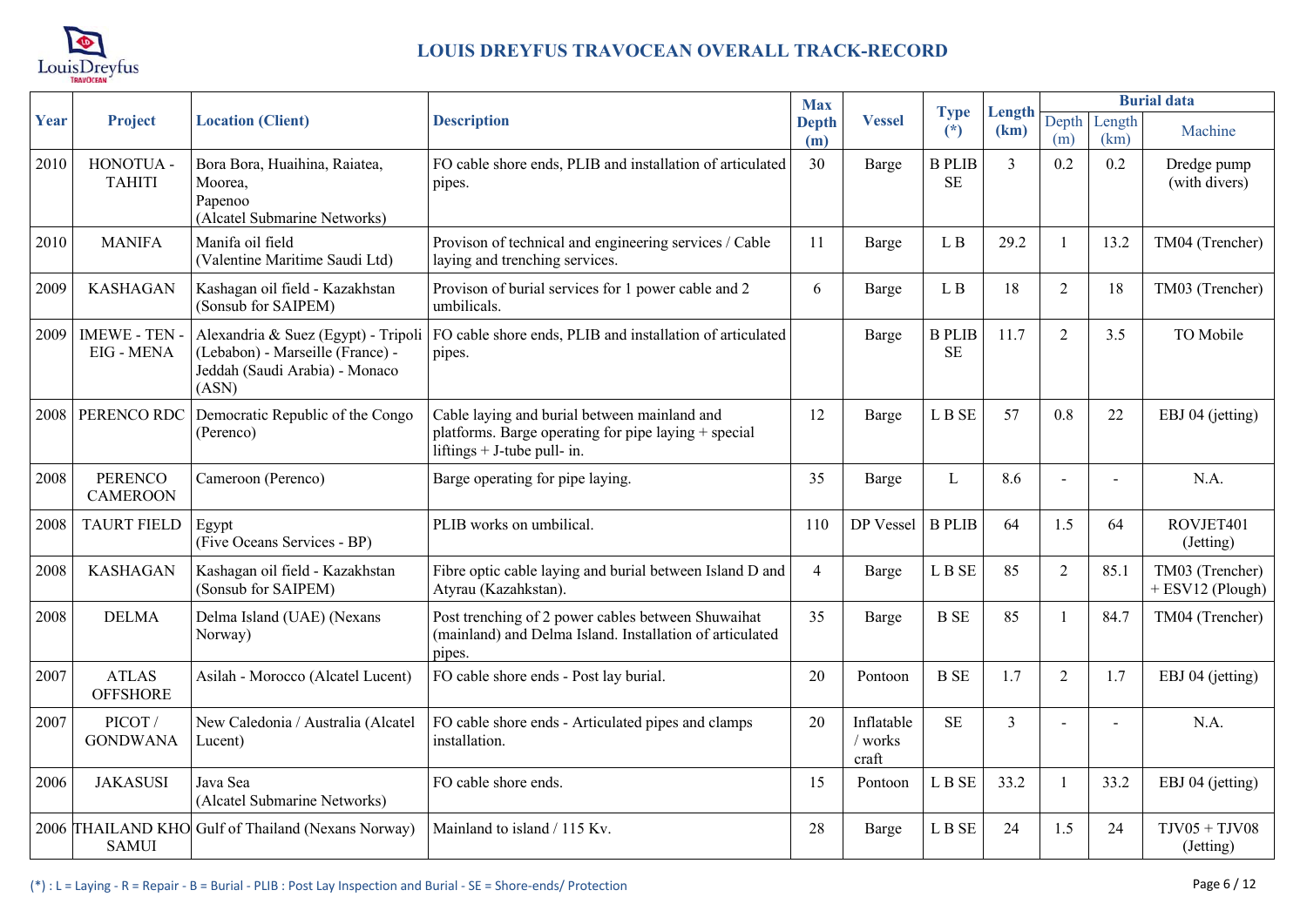

|      |                                                   |                                                                                           |                                                                                                                               | <b>Max</b>          |               |                      |                |                            |                | <b>Burial data</b>                        |
|------|---------------------------------------------------|-------------------------------------------------------------------------------------------|-------------------------------------------------------------------------------------------------------------------------------|---------------------|---------------|----------------------|----------------|----------------------------|----------------|-------------------------------------------|
| Year | <b>Project</b>                                    | <b>Location (Client)</b>                                                                  | <b>Description</b>                                                                                                            | <b>Depth</b><br>(m) | <b>Vessel</b> | <b>Type</b><br>$(*)$ | Length<br>(km) | Depth<br>(m)               | Length<br>(km) | Machine                                   |
| 2005 | <b>SEA-ME-WE4</b>                                 | Mediterranean Sea<br>(Alcatel Submarine Networks)                                         | SEA-ME-WE 4 direct shore ends (FO).                                                                                           | 12                  | Pontoon       | <b>B</b> SE          | 3              | $0.8$ to<br>$\overline{2}$ | $\overline{3}$ | Dredge pump<br>(with divers)              |
|      |                                                   | 2005 PERENCO Gabon Gabon / South of Port-Gentil<br>(Perenco France)                       | Mainland to platforms. Surface $lay + J$ -tube Pull-In.                                                                       | 30                  | DP Vessel     | L SE                 | 72             |                            |                | N.A.                                      |
| 2005 | <b>FALCON</b>                                     | Dubaï - Qatar - Barhain - Iran -<br>Saudi - Yemen<br>(Alcatel Submarine Networks)         | FALCON separate shore ends.                                                                                                   | 20                  | Barge         | L B SE               | 228            |                            | 228            | $TJV05 + EBJ03$<br>(Jetting)              |
|      | <b>CABLE</b>                                      | 2005 ORASCOM MED Mediterranean Sea<br>(Alcatel Submarine Networks)                        | MED CABLE direct shore ends (FO).                                                                                             | 12                  | Pontoon       | <b>B</b> SE          | 3.8            | $0.8$ to                   | 3.8            | TJV07 (Jetting)                           |
| 2004 | <b>SIMIAN</b><br><b>SAPHIRE</b>                   | Golf of Alexandria - Egypt<br>(Technip Offshore UK Ltd)                                   | Provision of nearshore trenching services.                                                                                    | 11                  | Barge         | <b>B PLIB</b>        | $\mathfrak{Z}$ | 1.5                        | 3              | TJV06 (Jetting)                           |
| 2004 | <b>SIR BANIYAS</b><br>Power<br>cable Installation | Sir Baniyas Island - UAE (Nexans<br>Norway)                                               | Lay and burial of 2x9 km of 33kV power cable between<br>Jebel Dhanna and SIR BANIYAS (mainland to Island).                    | 15                  | Barge         | L B                  | 18             | $\mathbf{1}$               | 18             | TM03 (Trencher)                           |
| 2003 | IFA 2000 -<br>CABLE 11<br><b>REPAIR</b>           | France to England Channel (RTE)                                                           | 500 MW HVDC Power cable repair.                                                                                               | 25                  | Barge         | R B                  | 0.6            | 0.6                        | 0.6            | MED1 (Dredge<br>pump)                     |
| 2003 | <b>ILE D'YEU</b>                                  | France - Ile d'Yeu /Saint Jean de<br>Monts (Nexans)                                       | Mainland to island / 20 kV power cable.                                                                                       | 8                   | Barge         | L SE                 | 18             |                            |                | N.A.                                      |
| 2003 | AL KHAFJI                                         | Saudi Arabia - AL KHAFJI oil field<br>(Mc Dermott)                                        | Mainland to platform / 40 kV power cable.                                                                                     | 32                  | DP Vessel     | L B SE               | 40             | 1.8                        | 40             | TM03 (Trencher)                           |
| 2002 | <b>FLAG SOUTH</b><br><b>PLIB</b>                  | French Brittaby coasts / FLAG<br>Atlantic 1 South segment<br>(Alcatel Submarine Networks) | PLIB works on telecommunication fibre optic cable.                                                                            | 60                  | DP Vessel     | <b>PLIB</b>          | 11.2           | $\mathbf{1}$               | 11.2           | MED1 (Dredge<br>pump)                     |
| 2001 | <b>CROSSING TAT</b><br>14                         | English Channel / TAT 14 FO cable<br>system<br>$(KDD - SCS)$                              | PLIB works on telecommunication fibre optic cable<br>crossings with EDF / NGC power cables.                                   | 35                  | DP Vessel     | B                    | 4.3            | 0.38                       | 4.3            | MED1 (Dredge<br>pump)                     |
| 2001 | <b>ULYSSE</b>                                     | English Channel / ULYSSES 1<br>South FO Cable<br>(MCI WorldCom)                           | Recover of existing cable (5 km), simultaneous lay and<br>burial work (ESV12), PLIB work of joints (MED 1 and<br>diver pump). | 35                  | Barge         | LRB<br><b>PLIB</b>   | 5.1            | $\overline{2}$             | 5              | MED1 (Dredge<br>pump)<br>+ ESV12 (Plough) |
| 2001 | <b>ANTARES</b>                                    | France / La Seyne-Sur-Mer (Alcatel<br>Submarine Networks)                                 | Cable lay between LA SEYNE SUR MER and the<br>Neutrinos Telescope ANTARES (max. depth 2400 m).                                | 2400                | DP Vessel     | L                    | 41.5           |                            |                | N.A.                                      |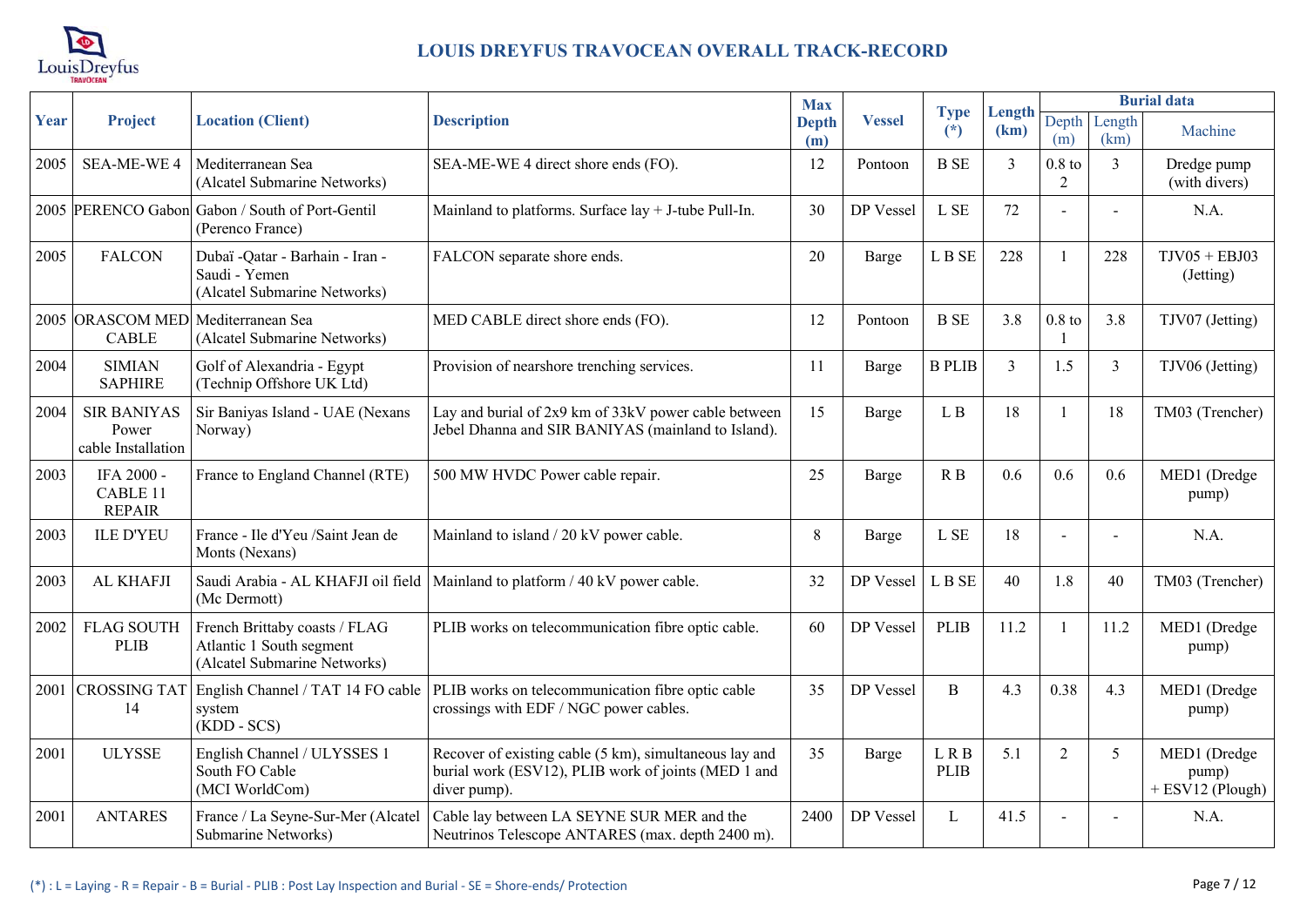

|      |                                      |                                                                                                                       | <b>Max</b><br><b>Type</b><br>Length<br>Depth<br><b>Description</b><br><b>Vessel</b><br><b>Depth</b><br>$(*)$<br>(km)           |     | <b>Burial data</b>  |                |      |                  |                |                                                    |
|------|--------------------------------------|-----------------------------------------------------------------------------------------------------------------------|--------------------------------------------------------------------------------------------------------------------------------|-----|---------------------|----------------|------|------------------|----------------|----------------------------------------------------|
| Year | Project                              | <b>Location (Client)</b>                                                                                              |                                                                                                                                | (m) |                     |                |      | (m)              | Length<br>(km) | Machine                                            |
| 2001 | <b>APOLLO UK</b><br><b>SHORE END</b> | English Channel / APOLLO<br>Transatlantic cable system<br>(Alcatel Submarine Networks)                                | Cable lay and burial BUDE shore end (UK).                                                                                      | 14  | Vessel              | L B SE         | 1.29 | $\overline{1}$   | 1.3            | TJV04 (Jetting)                                    |
| 2001 | I 2 I / Shore end<br><b>MADRAS</b>   | India / Madras i2i cable (Alcatel<br>Submarine Networks)                                                              | Cable lay and burial - 8 km CHENNAI shore end.                                                                                 | 23  | Vessel              | L B SE         | 8    |                  | 8              | $TJV05 + TJV04$<br>(Jetting)<br>$+$ ESV07 (Plough) |
| 2001 | SAT <sub>3</sub>                     | Cameroon and Gabon / SAT 3<br>WASC (Alcatel Submarine<br>Networks)                                                    | Telecommunication cable lay and burial - DOUALA<br>and LIBREVILLE shore ends.                                                  | 20  | Barge               | L B SE         | 79   | $\overline{2}$   | 56             | $TJV05 + TJV04$<br>(Jetting)<br>$+$ ESV12 (Plough) |
|      | 2000 DUMPTON GAP<br>- LEVEL 3        | English Channel / Offshore<br><b>DUMPTON GAP LEVEL 3 FO</b><br>cable system<br>(Alcatel Submarine Networks)           | Remedial work : Lay and simultaneous burial of fibre<br>optic cable.                                                           | 25  | Barge               | <b>B PLIB</b>  | 5.4  | 1.2              | 5.2            | ESV11 (Plough)                                     |
| 2000 | <b>FLUTE</b>                         | English Channel / North Sea<br>FLUTE FO cable system<br>(Alcatel Submarine Networks)                                  | Remedial work on telecommunication fibre optic cable<br>crossing.                                                              | 30  | <b>DP</b><br>Vessel | <b>B PLIB</b>  | 1.3  | 0.8              | 1.3            | MED1 (Dredge<br>pump)                              |
| 2000 | LEVEL 3                              | English Channel / North Sea<br>LEVEL 3 FO cable system<br>(Alcatel Submarine Networks)                                | PLIB work on telecommunication fibre optic cable<br>crossing.                                                                  | 53  | DP<br>Vessel        | <b>B PLIB</b>  | 5.3  | 0.8              | 5.3            | MED1 (Dredge<br>pump)                              |
| 2000 | <b>PEC</b>                           | English Channel / North Sea PEC<br>FO cable system<br>(Alcatel Submarine Networks)                                    | PLIB work on telecommunication fibre optic cable<br>crossing.                                                                  | 56  | <b>DP</b><br>Vessel | <b>B PLIB</b>  | 7.2  | 0.8              | 7.2            | MED1 (Dredge<br>pump)                              |
| 2000 | <b>FLAG</b><br><b>ATLANTIC 1</b>     | Cornwall and French Brittany<br>coasts / FLAG Atlantic 1 Interlink<br>& South segment<br>(Alcatel Submarine Networks) | 3 separate shore end installations as part of the FLAG<br>Atlantic 1 telecommunication cable system.                           | 55  | Barge               | $L$ B $\rm SE$ | 53.5 | 1.4/<br>3        | 52.9           | $MED1 (Jetting) +$<br>ESV11 (Plough)               |
| 2000 | <b>VNF LILLE</b>                     | France / Lille<br>(Telecom Operators / LD COM<br>Networks)                                                            | Along river - canal /<br>1 telecommunication fibre optic cable.                                                                | 10  | River<br>barge      | B              | 3.2  | 0.7              | 3.2            | Plough                                             |
| 1999 | <b>CSOL ELGIN</b><br><b>FRANKLIN</b> | North Sea / Elgin - Franklin<br><b>Shearwater Fields</b><br>(Elf Exploration UK / Coflexip<br>Stena Offshore)         | Platform to platform / Composite power and<br>communication cable + 1 composite power /<br>communication cable $+1$ umbilical. | 92  | <b>DP</b><br>Vessel | B              | 23.1 | 0.75<br>to $0.9$ | 23.1           | <b>CASTOR 2</b><br>(Trencher)                      |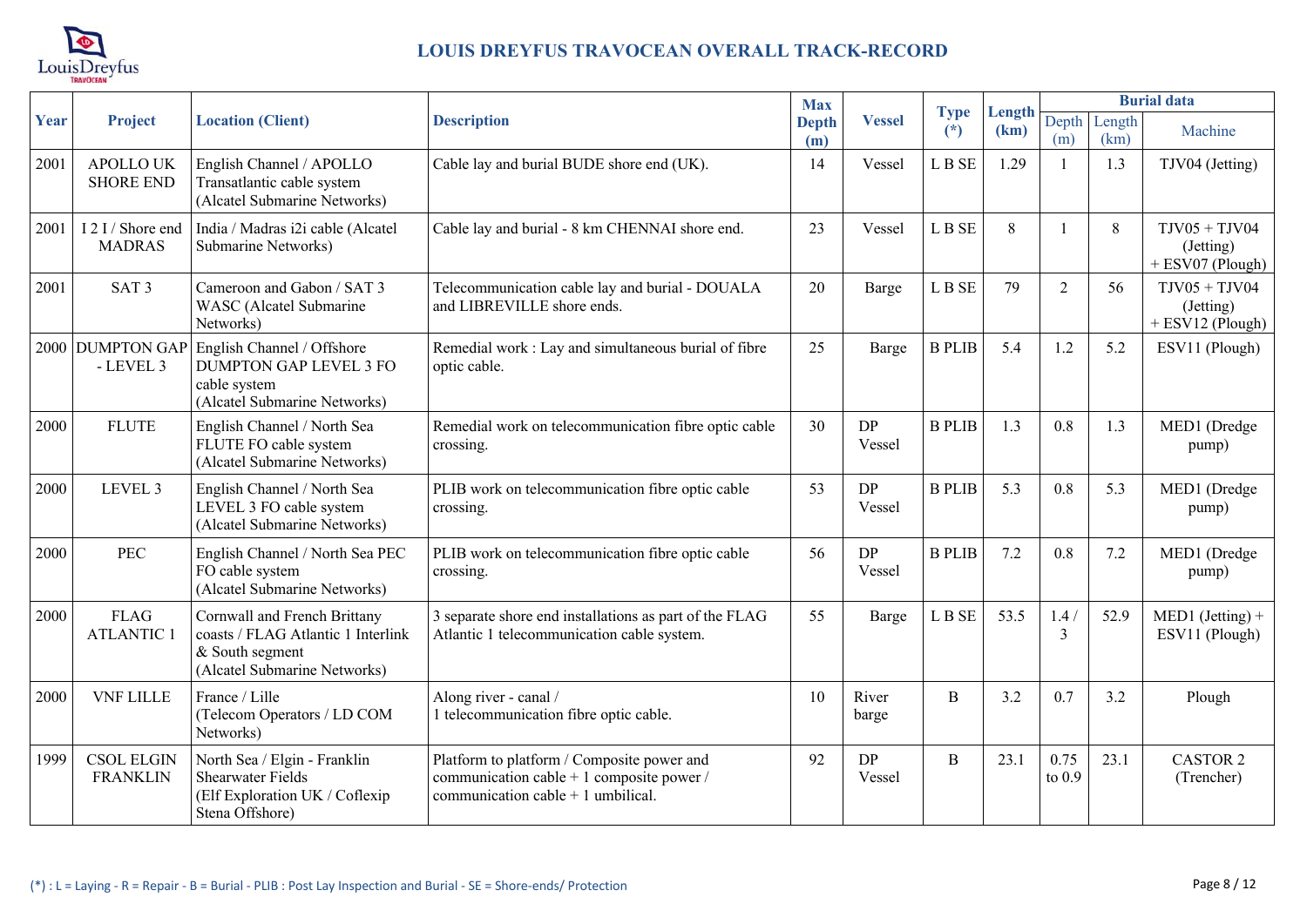

|      |                                        |                                                                                             |                                                                                                       | <b>Max</b>          |                                |                      |                |              |                | <b>Burial data</b>                                |
|------|----------------------------------------|---------------------------------------------------------------------------------------------|-------------------------------------------------------------------------------------------------------|---------------------|--------------------------------|----------------------|----------------|--------------|----------------|---------------------------------------------------|
| Year | Project                                | <b>Location (Client)</b>                                                                    | <b>Description</b>                                                                                    | <b>Depth</b><br>(m) | <b>Vessel</b>                  | <b>Type</b><br>$(*)$ | Length<br>(km) | Depth<br>(m) | Length<br>(km) | Machine                                           |
| 1999 | <b>VNF OISE</b>                        | France / Conflans - Compiegne -<br><b>Oise River</b><br>(MCI WorldCom / LD COM<br>Networks) | Along river /<br>3 multiple fibre optic cables laid in one go in OISE river<br>and using 2 spreads.   | 15                  | River<br>barge                 | L B                  | 80             | 0.75         | 80             | ESV07 (Plough)                                    |
| 1999 | <b>VNF MARNE</b>                       | France / Marne River<br>(Viatel / Telia / LD COM<br>Networks)                               | Along river /<br>3 multiple fibre optic cables laid in one go.                                        | 10                  | River<br>barge                 | L B                  | 100            | 0.75         | 100            | ESV07 (Plough)                                    |
| 1999 | <b>VNF</b>                             | France / Neuilly-Conflans Seine<br>River (MCI WorldCom / LD COM<br>Networks)                | Along river /<br>3 multiple fibre optic cables laid in one go.                                        | 15                  | River<br>barge                 | L B                  | 45             | 0.75         | 45             | ESV11 (Plough)                                    |
| 1999 | <b>CIRCE / BAIE</b><br>DE SOMME        | France / Cayeux-Sur-Mer (Alcatel<br>Submarine Networks)                                     | Cable deburial / reburial and cable loop burial on<br>CIRCE fibre optic cable system.                 | 22                  | Spud<br>Barge                  | B                    | 3.9            | 1.2          | 3.9            | MED1 (Dredge<br>pump)<br>$+$ CASTOR<br>(Trencher) |
| 1999 |                                        | France / Toulon (Acatel Cable/<br>DCN)                                                      | Power and composite cables inside miltary harbour.                                                    | 12                  | Inflatable<br>/ works<br>craft | L                    | 5.8            |              |                | N.A.                                              |
| 1999 | <b>VNF</b><br><b>STRASBOURG</b>        | France / Strasbourg<br>(Viatel / LD COM Networks)                                           | Along river - canal /<br>15 HDPE FO cable ducts laid (and buried) in one go.                          | 10                  | Inflatable<br>/ works<br>craft | L B                  | $\overline{3}$ | 0.9          | 3              | TJV04 (Jetting)                                   |
| 1999 | <b>VNF PARIS</b><br><b>SEINE AMONT</b> | France / Seine River<br>(Telecom Operators / LD COM<br>Networks)                            | Along river /<br>Multiple simultaneous laying. 13 HDPE FO cable ducts<br>laid (and buried) in one go. | 15                  | River<br>barge                 | L B                  | 25.9           | 0.9          | 25.9           | TM02 (Trencher)                                   |
| 1998 | <b>VNF SUD</b>                         | France / Fos - Montpellier<br>(MCI WorldCom / LD COM<br>Networks)                           | Along river - canal / Dual fibre optic cable.                                                         | 6.5                 | Spud<br>Barge                  | L B                  | 45             | 0.5          | 45             | EBJ 02 (jetting)                                  |
| 1998 |                                        | France / Paris Melun Seine River<br>(MCI WorldCom / LD COM<br>Networks)                     | Along river /<br>3 multiple fibre optic cables laid in one go.                                        | 15                  | Spud<br>Barge                  | L B                  | 58             | 0.75         | 58             | ESV11 (Plough)                                    |
| 1998 | <b>VNF PARIS</b>                       | France / Paris Seine River (LD<br>COM Networks)                                             | Along river /<br>1 telecommunication fibre optic cable.                                               | 15                  | River<br>barge                 | L B                  | 12             | 1.2          | 12             | ESV11 (Plough)                                    |
| 1998 |                                        | Sweden - Denmark<br>(Alcatel Submarine Networks / Tele<br>Danmark International)            | Mainland to mainland / Fibre optic cable.                                                             | 30                  | <b>DP</b><br>Vessel            | L B                  | 18             | 0.65         | 18             | KOURA2 (Plough)                                   |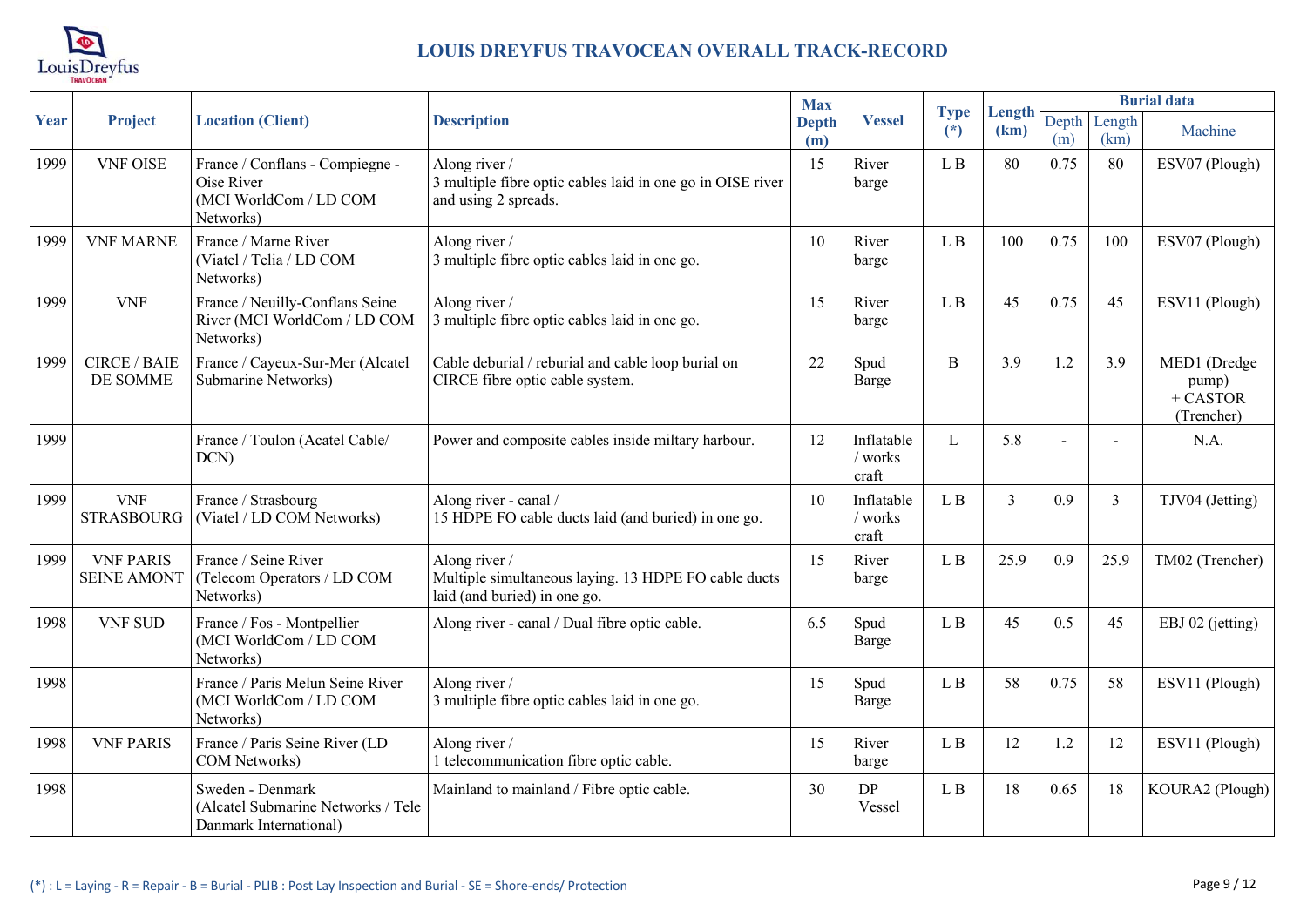

|      |                  |                                                                       |                                                                                             | <b>Max</b>          |               |                      |                |                |                | <b>Burial data</b>                   |
|------|------------------|-----------------------------------------------------------------------|---------------------------------------------------------------------------------------------|---------------------|---------------|----------------------|----------------|----------------|----------------|--------------------------------------|
| Year | <b>Project</b>   | <b>Location (Client)</b>                                              | <b>Description</b>                                                                          | <b>Depth</b><br>(m) | <b>Vessel</b> | <b>Type</b><br>$(*)$ | Length<br>(km) | Depth<br>(m)   | Length<br>(km) | Machine                              |
| 1998 | <b>BELIZE</b>    | Belize / Bomba - Boca Chica<br>(Alcatel / Belize Electricity)         | Main land to island /<br>34.5 kV power extension.                                           | 3.3                 | Spud<br>Barge | L B                  | 19.5           |                | 9              | TJV04 (Jetting)                      |
| 1997 |                  | South Africa / MOSSGAS FA Field<br>(Coflexip Stena Offshore)          | Satellite well control umbilicals.                                                          | 105                 |               | B                    | 18.5           | 0.5            | 18.5           | <b>CASTOR 2</b><br>(Trencher)        |
| 1997 |                  | South Korea / Main land to Cheju<br>Island (Alcatel Cable)            | Main land to Island /<br>HVDC power cable extension with piggy-backed fibre<br>optic cable. | 36                  |               | B                    | 48             |                | 48             | COPS (mattresses<br>protection)      |
| 1996 | <b>THAILANDE</b> | Thailand / Main land to Koh Samui<br>(Alcatel / PEA)                  | Mainland to Island / 115 kV power cable.                                                    | 26                  | <b>Barge</b>  | L B                  | 23.4           | 1.5            | 22.9           | TM02 (Trencher)<br>+ TJV04 (Jetting) |
| 1996 | <b>THAILANDE</b> | Thaïlande / Koh Samui - Koh<br>Phangan (Alcatel / PEA)                | Island to Island / 33 kV power cable.                                                       | 20                  | Barge         | L B SE               | 14.6           | 1.5            | 13.5           | TM02 (trencher) +<br>TJV04 (Jetting) |
| 1995 |                  | North Sea / K5 Field<br>(Elf Petroland / Coflexip Stena<br>Offshore)  | Platform to platform /<br>Insulated flexible flowline and Electro-hydraulic<br>umbilical.   | 35                  |               | B                    | 12.6           |                | 12.6           | FLEXJET (Jetting)                    |
| 1995 |                  | North Sea / TROLL Field<br>(Norske Shell /Coflexip Stena<br>Offshore) | Platform to shore /<br>4" OD rigid glycol pipeline.                                         | 300                 |               | B                    | 62             | $\overline{a}$ | 62             | FLEXJET (Jetting)                    |
| 1995 |                  | North Sea / YME Field<br>(Statoil / Coflexip Stena Offshore)          | Flexible pipeline.                                                                          |                     |               | B                    | 6.2            | $\overline{a}$ | 6.2            | FLEXJET (Jetting)                    |
| 1995 |                  | France / Brest (Alcatel Contracting)                                  | Defence system Communication cable.                                                         | 35                  | Barge         | B                    | $\overline{7}$ | $\blacksquare$ | $\overline{7}$ | TM02 (Trencher)                      |
| 1994 |                  | North Sea / L8 Field (Wintershall /<br>Coflexip)                      | Platform to platform / Flexible pipeline.                                                   | 30                  |               | B                    | 14.5           | $\blacksquare$ | 14.5           | FLEXJET (Jetting)                    |
| 1994 |                  | North Sea / TORDIS Field (Saga<br>Petroleum / Coflexip)               | Satellite to platform /<br>12 short length satellite jumper umbilicals.                     | 190                 |               | $\, {\bf B}$         | 1.5            |                | 1.5            | FLEXJET (Jetting)                    |
| 1993 |                  | North Sea / LILLE FRIGG Field<br>(Elf Norge / Coflexip)               | Platform to platform /<br>Subsea control umbilicals and electro-hydraulic bundles.          | 115                 |               | $\, {\bf B}$         | 45.5           | $\blacksquare$ | 45.5           | FLEXJET (Jetting)                    |
| 1993 |                  | North Sea / TORDIS Field (Saga<br>Petroleum / Coflexip)               | Platform to platform /<br>Methanol line+ umbilical bundle.                                  | 217                 |               | B                    | 11.5           | $\blacksquare$ | 11.5           | FLEXJET (Jetting)                    |
| 1993 |                  | South Korea / Phase 1 (Alcatel<br>Cable Contracting)                  | 2 power cables $+1$ Communication cable.                                                    | 60                  |               | $\overline{B}$       | 45             | $\overline{a}$ | 45             | FLEXJET (Jetting)                    |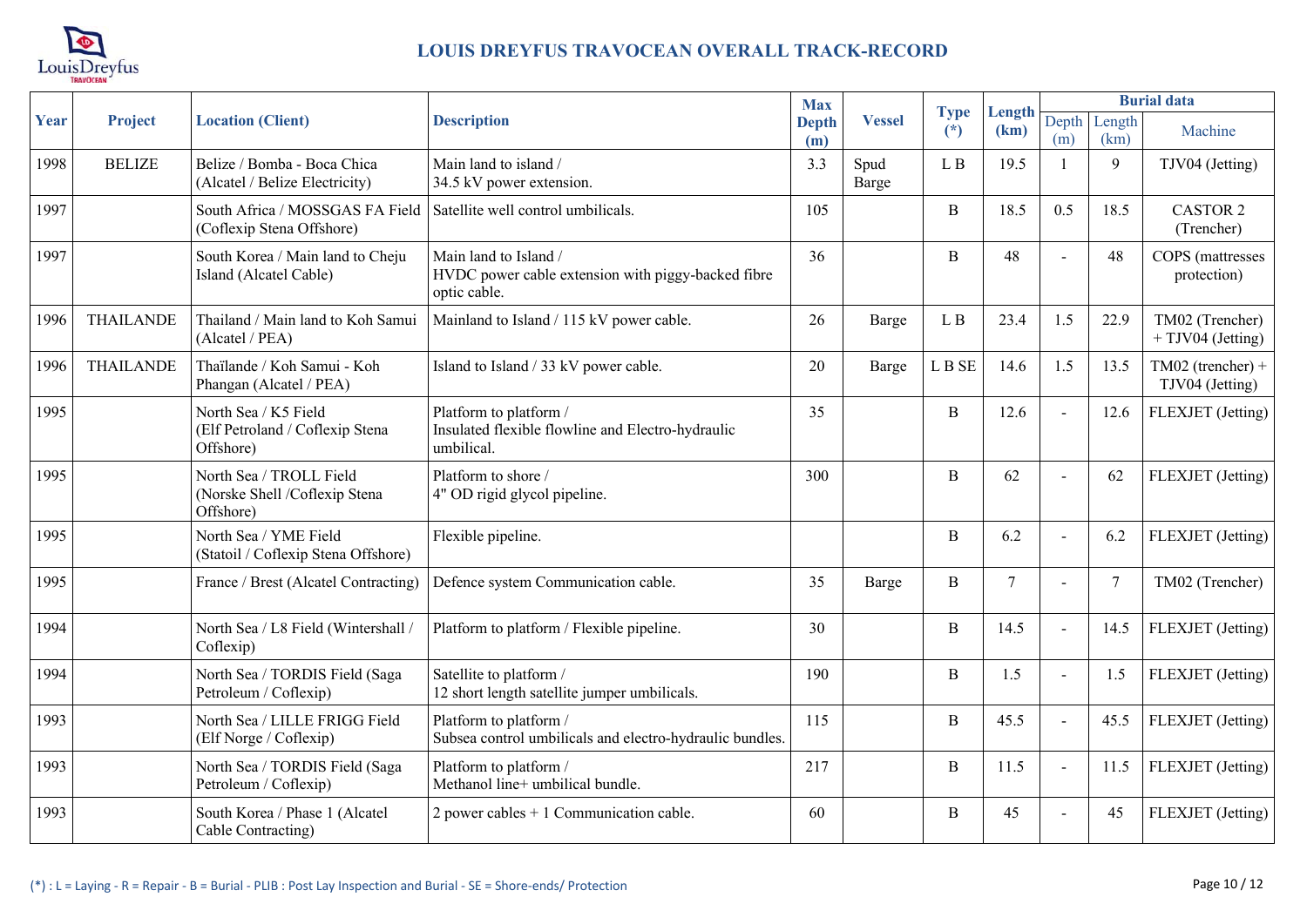

|      |                                |                                                                                                |                                                                    | <b>Max</b>          |                                         |                      |                |                 |                          | <b>Burial data</b>          |
|------|--------------------------------|------------------------------------------------------------------------------------------------|--------------------------------------------------------------------|---------------------|-----------------------------------------|----------------------|----------------|-----------------|--------------------------|-----------------------------|
| Year | Project                        | <b>Location (Client)</b>                                                                       | <b>Description</b>                                                 | <b>Depth</b><br>(m) | <b>Vessel</b>                           | <b>Type</b><br>$(*)$ | Length<br>(km) | (m)             | Depth Length<br>(km)     | Machine                     |
| 1993 |                                | South Korea / Phase 2 (Alcatel<br>Cable Contracting)                                           | 2 power cables $+1$ Communication cable.                           | 50                  |                                         | $\, {\bf B}$         | 30             |                 | 30                       | FLEXJET (Jetting)           |
| 1993 |                                | South East Asia / THAILAND<br>(STC Submarine Systems)                                          | Domestic telecommunication system fibre optic cable.               | 30                  |                                         | $\, {\bf B}$         | 1150           | 0.7             | 1150                     | KOURA2 (Plough)             |
| 1993 | <b>MORECAMBE</b><br><b>BAY</b> | United Kingdom (British Gas)                                                                   | Power cable.                                                       | 22                  |                                         | $\, {\bf B}$         | $\tau$         | $0.8$ to<br>1.5 | $7\phantom{.0}$          | $TM02 + TM09$<br>(Trencher) |
| 1992 |                                | South East Asia / Thailand (STC<br>Submarine Systems)                                          | Domestic telecommunication system fibre optic cable.               | 30                  |                                         | $\, {\bf B}$         | 100            | 0.7             | 100                      | KOURA2 (Plough)             |
| 1990 |                                | South Pacific (Confidential)                                                                   | Defence System Communication fibre optic cable.                    | 80                  | Vessel                                  | L B                  | $\tau$         |                 | $7\phantom{.0}$          | KOURA (Plough)              |
| 1990 | <b>IFA 2000</b>                | France to England Channel (E.D.F.<br>/ N.G.C.)                                                 | 500 MW HVDC Power cable (Simulation).                              | 65                  | Barge                                   | $\mathbf R$          |                | $\sim$          | $\blacksquare$           | MED1 (Dredge<br>pump)       |
| 1990 | <b>IFA 2000</b>                | France to England Channel (E.D.F.<br>/ N.G.C.)                                                 | 500 MW HVDC Power cable pair.                                      | 65                  | <b>Barge</b>                            | B                    |                |                 | $\mathbf{1}$             | MED1 (Dredge<br>pump)       |
| 1988 |                                | Canada / St Laurent (HydroQuebec) River crossing 3 x 15 kV.                                    |                                                                    | 70                  | Vessel                                  | L                    | 3.5            |                 | $\overline{\phantom{a}}$ | N.A.                        |
| 1987 |                                | U.S.S.R.<br>(Nokia)                                                                            | Platform to platform /<br>3 power cables (3 x 35 kV).              | 100                 | Barge                                   | L                    | 3.5            | $\sim$          | $\overline{a}$           | N.A.                        |
| 1986 |                                | Angola / Pacassa - PALANCA (Elf<br>Angola)                                                     | Platform to platform / Power cable.                                | 84                  | Barge +<br><b>ROV</b><br>assistanc<br>e | L                    | 14             |                 |                          | N.A.                        |
| 1986 |                                | Congo / SENDJI and<br>TCHIBOUELA fields (Elf Congo)                                            | Platform to platform / 2 power cables.                             | 97                  | Barge +<br><b>ROV</b><br>assistanc<br>e | L                    | 28.7           |                 | $\overline{\phantom{0}}$ | N.A.                        |
|      | N route 4 Repair               | 1986 IFA 2000 - Cable France to England Channel (E.D.F.) 500 MW HVDC Power cable repair.       |                                                                    | 35                  | Barge                                   | $\mathbb{R}$         |                |                 |                          | N.A.                        |
|      | S route 4 Repair               | 1986   IFA 2000 - Cable   France to England Channel (E.D.F.)   500 MW HVDC Power cable repair. |                                                                    | 25                  | Barge                                   | $\mathbb R$          |                |                 | $\overline{a}$           | N.A.                        |
| 1986 |                                | United Arab Emirates / Total ABK<br>(Total)                                                    | Platform to platform /<br>Composite (Power cable + optical fibre). | 43                  | Barge                                   | L                    | 1.2            |                 |                          | N.A.                        |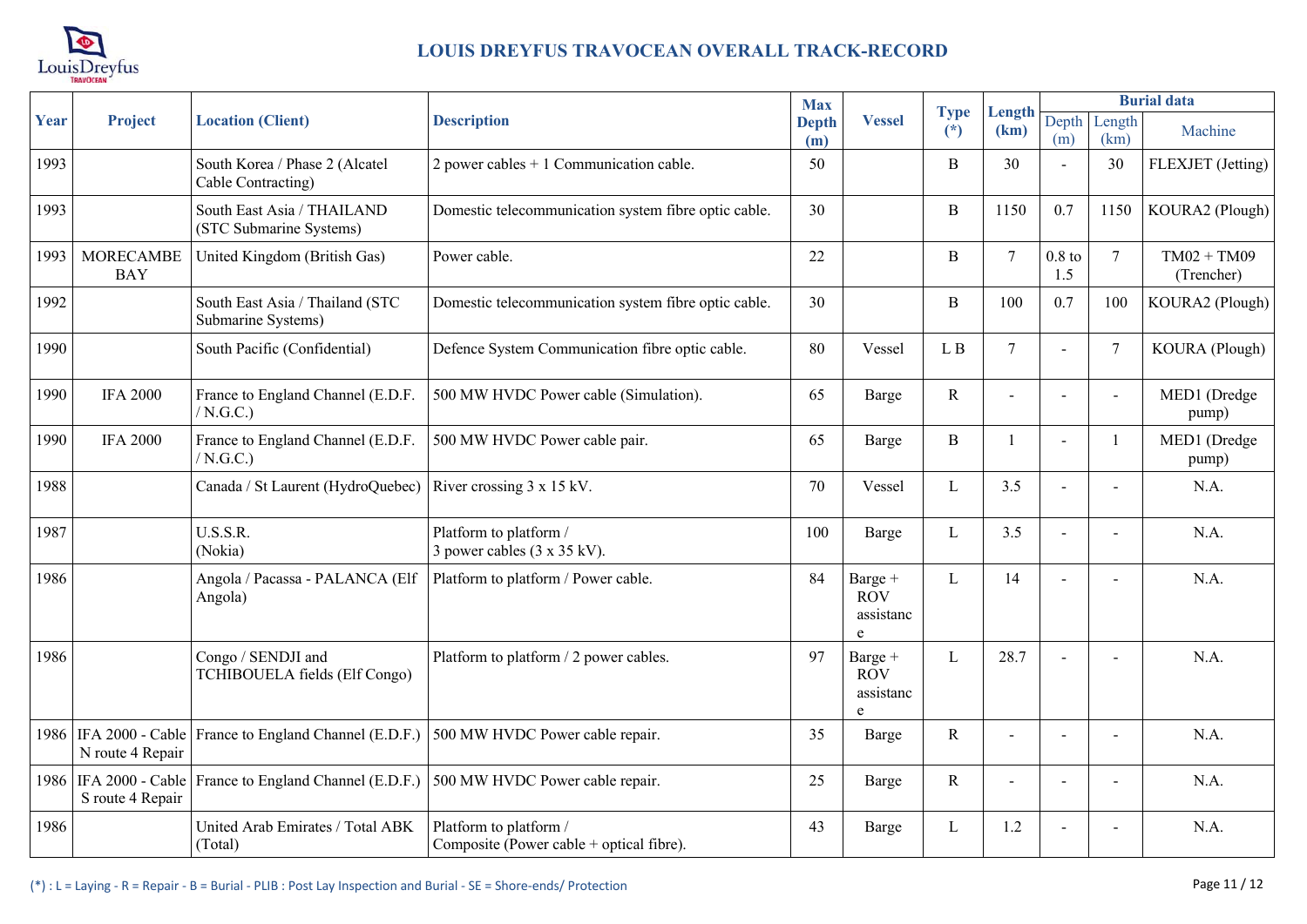

|      |                                 |                                                                   |                                                                      | <b>Max</b>          |                                     |                      |                |                |                          | <b>Burial data</b>          |
|------|---------------------------------|-------------------------------------------------------------------|----------------------------------------------------------------------|---------------------|-------------------------------------|----------------------|----------------|----------------|--------------------------|-----------------------------|
| Year | <b>Project</b>                  | <b>Location (Client)</b>                                          | <b>Description</b>                                                   | <b>Depth</b><br>(m) | <b>Vessel</b>                       | <b>Type</b><br>$(*)$ | Length<br>(km) | Depth<br>(m)   | Length<br>(km)           | Machine                     |
| 1985 | <b>IFA 2000</b><br>Installation | France to England Channel (E.D.F.) 500 MW HVDC Power cables pair. |                                                                      | 65                  |                                     | B                    | 42             | 1.5            | 42                       | <b>LIMULE</b><br>(Trencher) |
| 1984 | <b>IFA 2000</b><br>Installation | France to England Channel (E.D.F.) 500 MW HVDC Power cables pair. |                                                                      | 65                  |                                     | B                    | 42             | 1.5            | 42                       | <b>LIMULE</b><br>(Trencher) |
| 1984 |                                 | Cameroon / BAVO Field (Elf<br>Serepca)                            | Power cable 20 kV.                                                   | 10                  | Barge                               | $\mathbf R$          |                |                | $\blacksquare$           | N.A.                        |
| 1984 |                                 | Cameroon / KITA Field (Elf<br>Serepca)                            | Platform to platform / Power cable 20 kV.                            | 5                   | Vessel                              | L                    | 1.4            | $\blacksquare$ | $\blacksquare$           | N.A.                        |
| 1984 |                                 | Cameroon / YANGA Field (Elf<br>Serepca)                           | Power cable 30 kV.                                                   | 103                 | Barge +<br>Saturati<br>on<br>Diving | $\mathbf R$          | $\blacksquare$ | $\sim$         | $\blacksquare$           | N.A.                        |
| 1984 |                                 | Gabon / BARBIER Field (Elf<br>Gabon)                              | Transmission / Power cable 20 kV.                                    | 60                  | Barge                               | ${\bf R}$            |                |                | $\overline{\phantom{a}}$ | N.A.                        |
| 1983 |                                 | Cameroon / EKOUNDOU Field<br>(Elf Serepca)                        | Power cable 20 kV.                                                   | 20                  | Barge                               | R                    |                | $\blacksquare$ | $\blacksquare$           | N.A.                        |
| 1983 |                                 | Congo / SENDJI Field LIKOUALA<br>(Elf Congo)                      | Platform to platform /<br>Power cable 5.5 kV - Transmission cable.   | 100                 | Barge                               | L                    | 9              |                |                          | N.A.                        |
| 1983 |                                 | Congo / YANGA and SENDJI<br>Fields (Elf Congo)                    | Platform to platform / 8 Flowlines.                                  | 100                 |                                     | L                    | 2.6            | $\sim$         | $\overline{a}$           | N.A.                        |
| 1983 |                                 | France / Manche - Meridian cable<br>(Alcatel)                     | Communication cable.                                                 | 35                  |                                     | B                    | 5              |                | $\overline{\phantom{a}}$ | Trencher                    |
| 1983 |                                 | France to England Channel (E.D.F.) 500 MW HVDC Power cable pair.  |                                                                      | 50                  |                                     | B                    | $\overline{4}$ | $\sim$         | $\blacksquare$           | Trencher                    |
| 1982 |                                 | Cameroon / BAVO Field (Elf<br>Serepca)                            | Platform to platform /<br>2 power cables 20 kV - Transmission cable. | 10                  | Barge                               | L                    | 20             | $\sim$         | $\overline{a}$           | N.A.                        |
| 1982 |                                 | Cameroon / EKOUNDOU Field<br>(Elf Serepca)                        | Platform to platform / Power cable 20 kV.                            | 12                  | Barge                               | L                    | 9              |                |                          | N.A.                        |
| 1982 |                                 | Cameroon / EKOUNDOU Field<br>(Elf Serepca)                        | Platform to platform / 3 Flowlines.                                  | 15                  |                                     | L                    | 1.9            | $\blacksquare$ | $\blacksquare$           | N.A.                        |
| 1982 |                                 | Cameroon / KOLE Field (Elf<br>Serepca)                            | Platform to platform / Power cable 20 kV.                            | 17                  | Barge                               | L                    | 17.5           |                |                          | N.A.                        |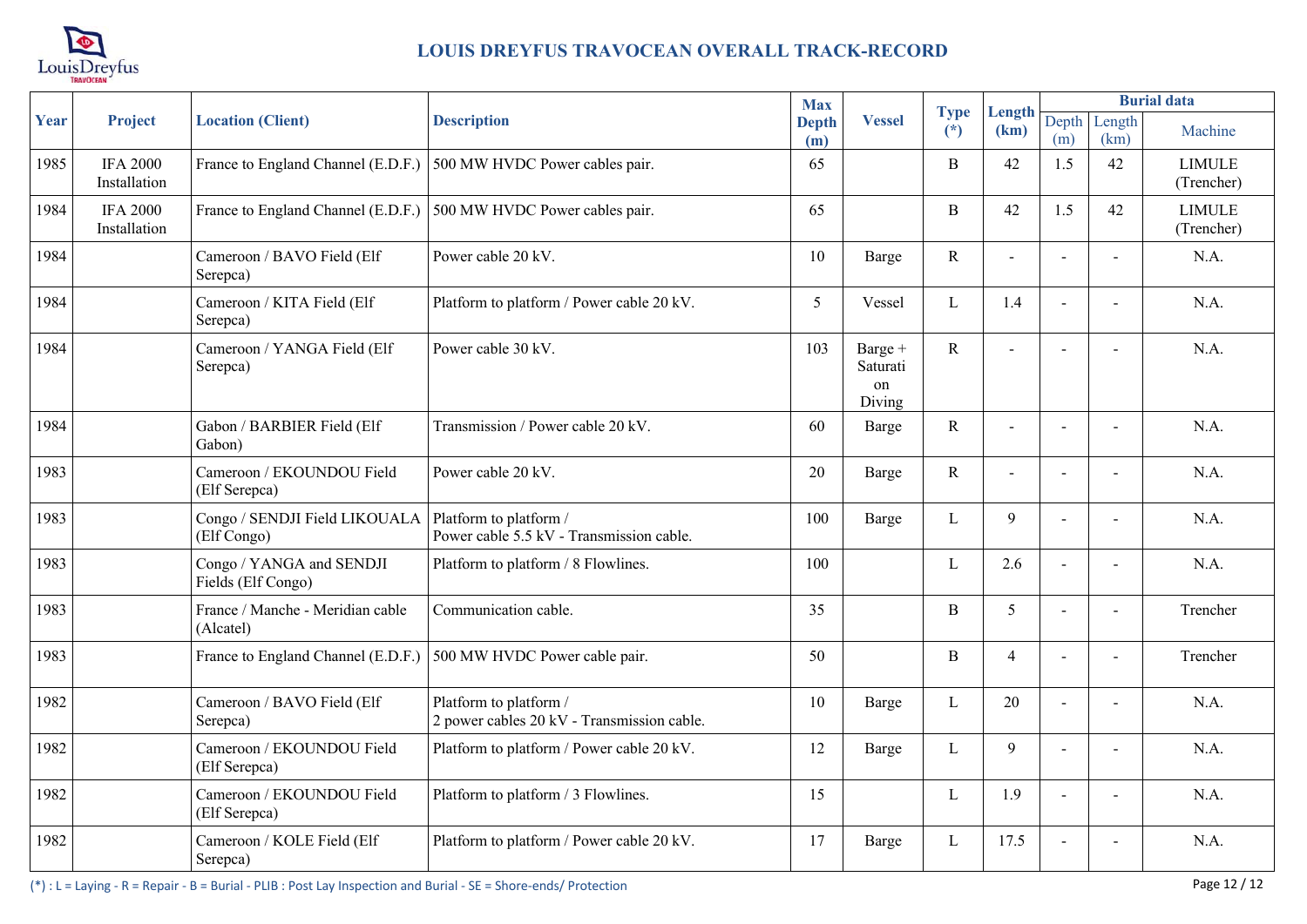

| Year | Project | <b>Location (Client)</b>                                                     | <b>Description</b>                                                           | <b>Max</b>          | <b>Vessel</b> | <b>Type</b><br>$(*)$ |                | <b>Burial data</b> |                          |                              |
|------|---------|------------------------------------------------------------------------------|------------------------------------------------------------------------------|---------------------|---------------|----------------------|----------------|--------------------|--------------------------|------------------------------|
|      |         |                                                                              |                                                                              | <b>Depth</b><br>(m) |               |                      | Length<br>(km) | (m)                | Depth Length<br>(km)     | Machine                      |
| 1982 |         | Congo / YANGA and EMERAUDE<br>Fields (Elf Congo)                             | Platform to platform / Power cables 5.5 / 30 kV.                             | 103                 | Barge         | L                    | 20.3           |                    | $\overline{\phantom{a}}$ | N.A.                         |
| 1982 |         | Congo / YANGA and EMERAUDE<br>Fields (Elf Congo)                             | Platform to platform / Power cables 15 kV.                                   | 60                  | Barge         | L                    | 0.8            | $\blacksquare$     | $\blacksquare$           | N.A.                         |
| 1982 |         | Congo / YANGA and SENDJI<br>Fields (Elf Congo)                               | Platform to platform / 10 Flowlines.                                         | 100                 |               | L                    | 2.26           | $\blacksquare$     | $\blacksquare$           | N.A.                         |
| 1982 |         | Congo / YANGA Field (Elf Congo)                                              | Platform to platform / 7 Flowlines.                                          | 100                 |               | L                    | 3.5            | $\sim$             | $\blacksquare$           | N.A.                         |
| 1981 |         | Pacific / China Sea (Les Câbles De<br>Lyon)                                  | Island to island / Communication cable.                                      | 100                 | Vessel        | L                    | 271.3          | $\blacksquare$     | $\blacksquare$           | N.A.                         |
| 1981 |         | France / Carry le Rouet (E.D.F.)                                             | 160 MW HVDC Power cable.                                                     | 30                  |               | $\mathbf{B}$         |                | $\blacksquare$     | $\mathbf{1}$             | <b>ZEZETTE</b><br>(Trencher) |
| 1980 |         | Arabian Gulf / Iran SIRRI Field<br>(Sofiran)                                 | Platform to platform /<br>Power cable $15 \text{ kV} + 3$ quads.             | 65                  | Vessel        | L                    | 1.8            | $\blacksquare$     | $\overline{\phantom{a}}$ | N.A.                         |
| 1980 |         | Arabian Gulf / Iran SIRRI Field<br>(Sofiran)                                 | Platform to platform / Power cable 33 Kv.                                    | 61                  | Vessel        | $\mathbb{R}$         | $\overline{a}$ |                    | $\overline{a}$           | N.A.                         |
| 1980 |         | France / Manche (E.D.F.)                                                     | Power cable 100 kV.                                                          | 28                  | DP Vessel     | $\mathbf R$          | $\sim$         | $\blacksquare$     | $\blacksquare$           | N.A.                         |
| 1979 |         | Atlantic / Canada - Campobello<br><b>Grand Manan</b><br>(Les Câbles De Lyon) | Island to island / Power cable 69 kV.                                        | 90                  | Vessel        | L                    | 14.5           |                    | $\overline{\phantom{0}}$ | N.A.                         |
| 1979 |         | France to England Channel (E.D.F.)                                           | Power cable.                                                                 | 65                  |               | B                    | $\tau$         |                    | $\overline{7}$           | <b>ZEZETTE</b><br>(Trencher) |
| 1978 |         | Atlantic / Canada - Deer<br>Campobello (Les Câbles De Lyon)                  | Island to island / Power cable 69 kV.                                        | 85                  | Vessel        | L                    | 3.5            | $\blacksquare$     | $\sim$                   | N.A.                         |
| 1977 |         | Arabian Gulf / Iran SIRRI Field<br>(Sofiran)                                 | Island to platform /<br>2 power cables 33 kV.                                | 65                  | Vessel        | L                    | 33             | $\blacksquare$     | $\overline{\phantom{0}}$ | N.A.                         |
| 1977 |         | Arabian Gulf / Iran SIRRI Field<br>(Sofiran)                                 | Platform to platform /<br>5 power cables $15 \text{ kV} + 15 \text{ quads}.$ | 65                  | Vessel        | L                    | 3.6            |                    | $\overline{\phantom{a}}$ | N.A.                         |
| 1977 |         | Atlantic / Azores Islands<br>(D.G.S.M.)                                      | Island to island / Power cable 15 kV.                                        | 100                 | Vessel        | L                    | 8.5            |                    |                          | N.A.                         |